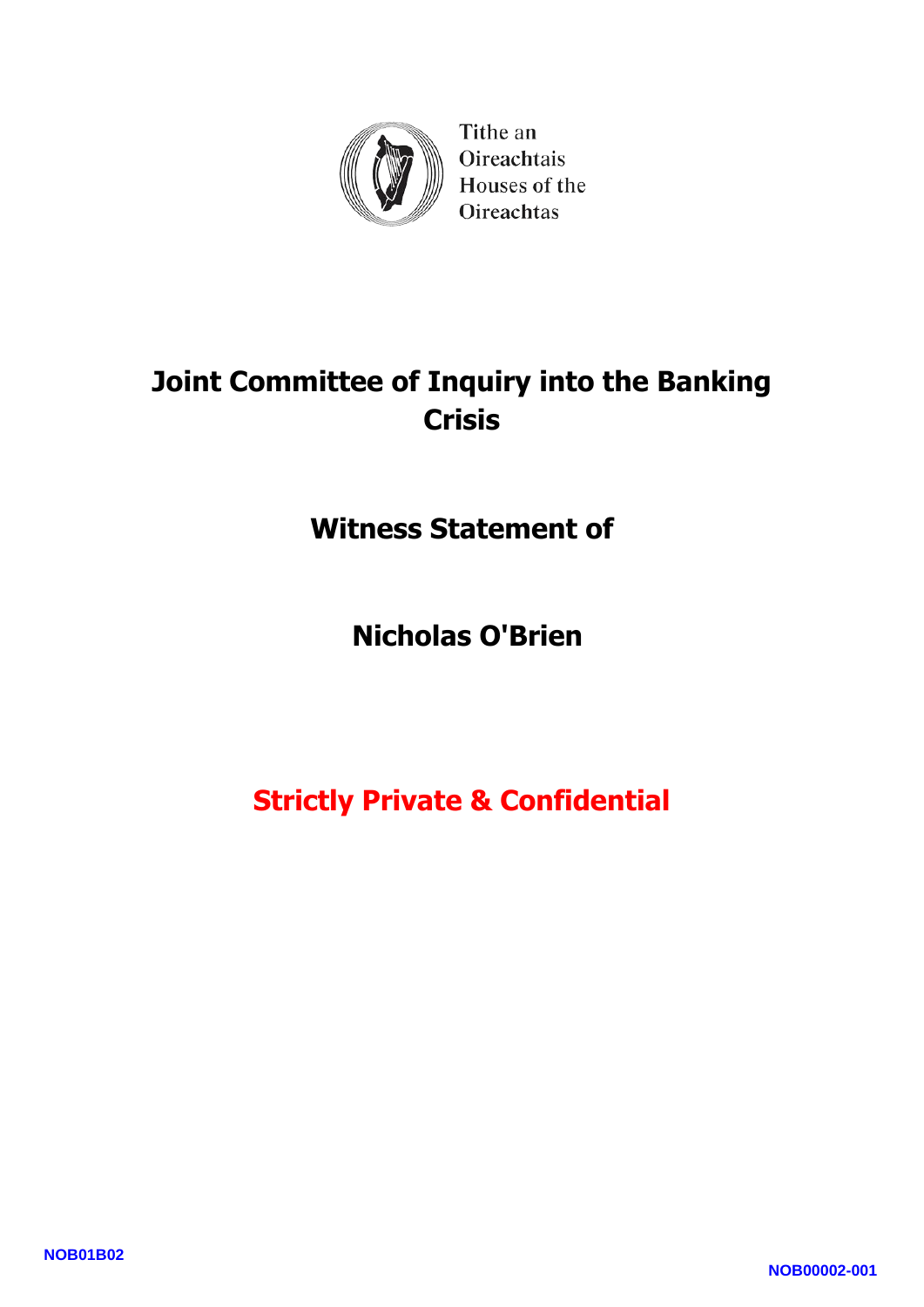As indicated on its cover page, the document(s) contained within are confidential unless and until the Joint Committee decides otherwise including where the Joint Committee publishes such document(s). For the avoidance of doubt, "documents" include witness statements in this context. Further to section 37 of the Houses of the Oireachtas (Inquiries, Privileges and Procedures) Act 2013 ("the Act"), while the documents remain confidential, you must not disclose the document(s) or divulge in any way that you have been given the document(s), other than:

"(a) with the prior consent in writing of the committee,

(b) to the extent necessary for the purposes of an application to the Court, or in any proceedings of the Part 2 inquiry, or

(c) to his or her legal practitioner." 1

Serious sanctions apply for breach of this section. In particular, your attention is drawn to section 41(4) of the Act, which makes breach of section 37(1) a criminal offence.

**.** 

<sup>1</sup> *See s.37 of the Houses of the Oireachtas (Inquiries, Privileges and Procedures) Act 2013*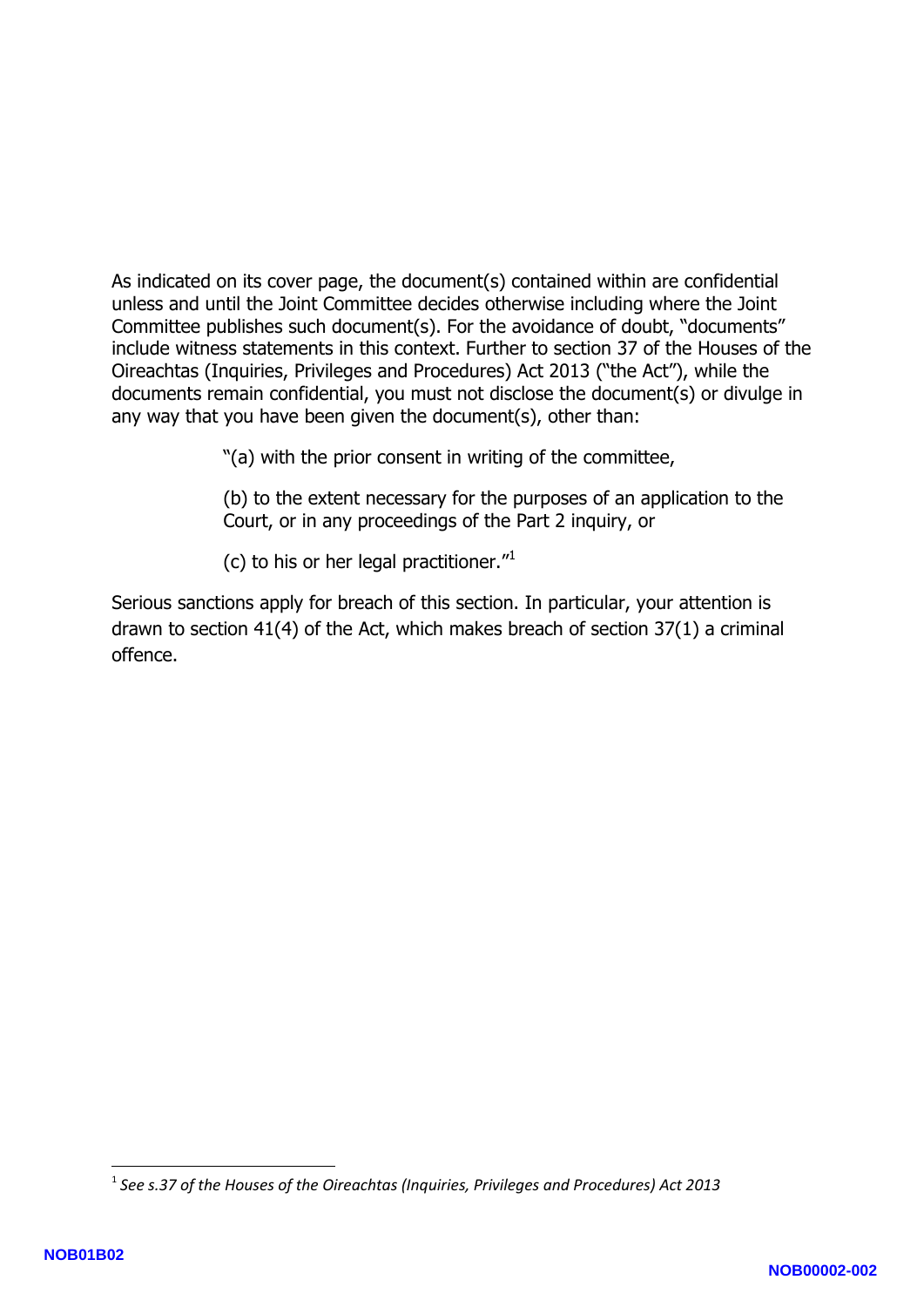#### **Joint Committee of Inquiry into the Banking Crisis**

Written Statement of Nicholas O'Brien Assistant Secretary, Department of Finance 29th July 2015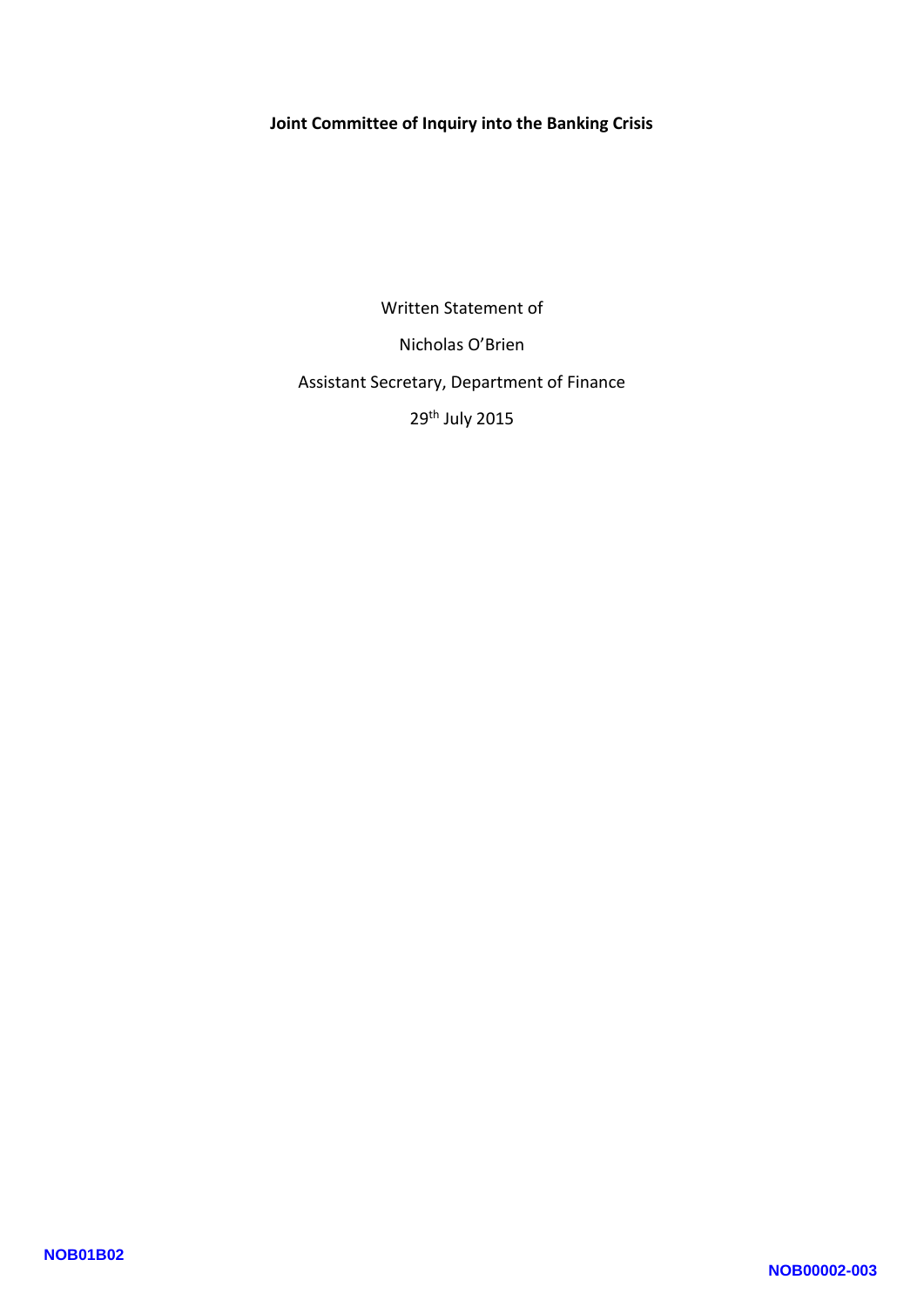#### **Introduction**

I refer to the Direction to make a statement in writing pursuant to section 67(1) of the Houses of the Oireachtas (Inquiries, Privileges and Procedures) Act 2013 as received by me on 16 July 2015. I note from the Direction that I am being asked to provide a statement in my role as Assistant Secretary and all relevant roles in the Department of Finance. As outlined in my letters dated 6<sup>th</sup> May 2015 and 9<sup>th</sup> July 2015 and my written statement dated 27<sup>th</sup> May 2015, I joined the Department of Finance as Head of the International Relations Unit in September 2011. My replies to the questions set out in Document 1 (as referred to in the Direction) are therefore based on the period following my appointment to that role.

Consequent to my appointment as Assistant Secretary with responsibility for the International and EU Division, on 30<sup>th</sup> June 2014, I am the Department's delegate to the Eurogroup Working Group and the Economic and Financial Committee and am a Director of the European Financial Stability Fund (EFSF) and European Stability Mechanism (ESM). My reply on matters relating to the conduct of proceedings at both Committees and at the EFSF and ESM is therefore informed by my experience since the date of my appointment.

I have adopted the numbering set out in Document 1 of the Direction for convenience and my replies to Questions 1 -13 are set out below.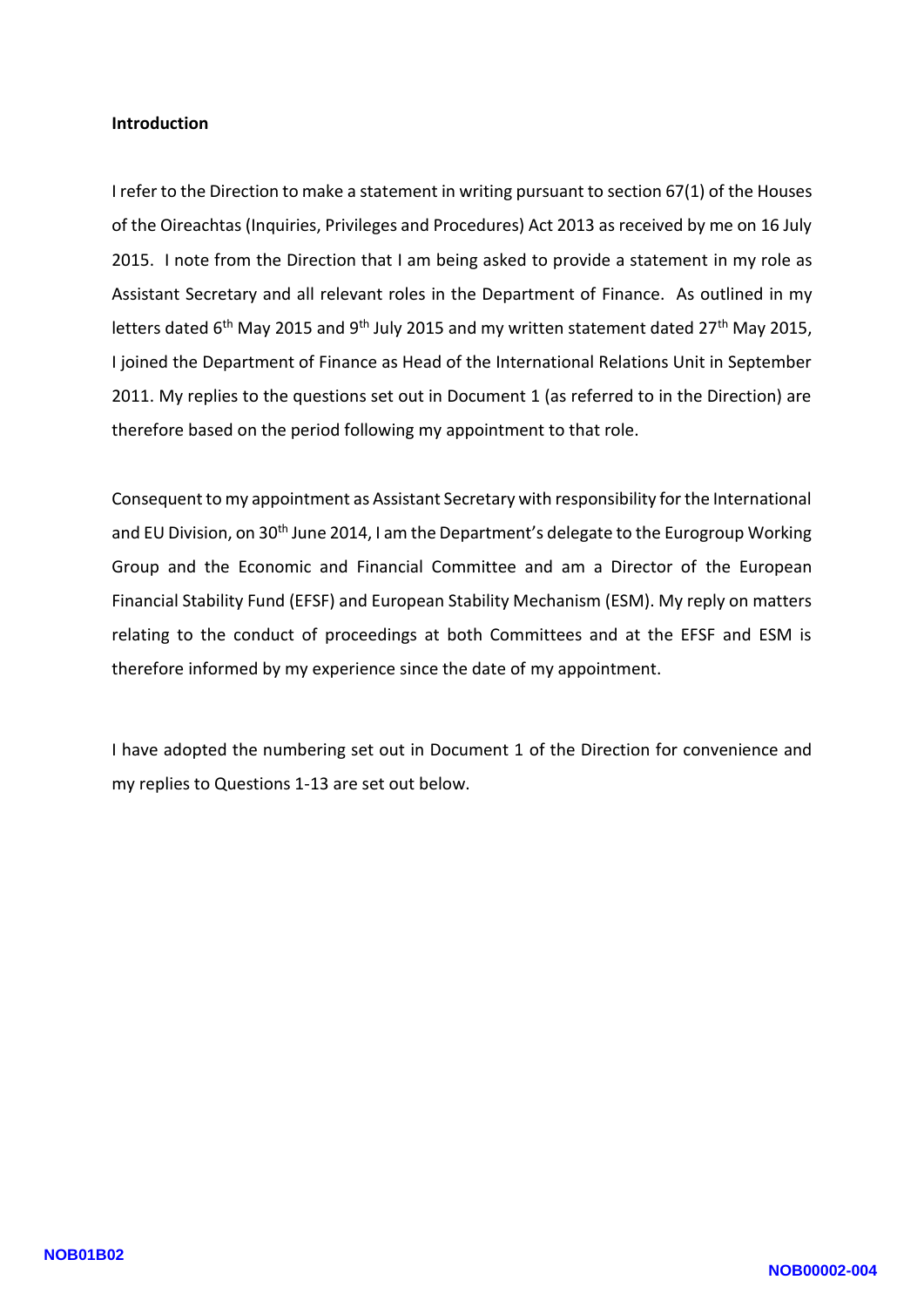## **R6(a): Could you outline the history of the relationship between the Department of Finance and Europe. Has the strength and value of the relationship, both generally and in a supervision context, changed over time?**

I joined the Department of Finance in 2011 and am not therefore in a position to comment on the relationship between the Department and its partners in Europe prior to that. However, it is probably fair to say that, since the creation of the euro, the links between Finance Ministries across the Euro Area have strengthened and the Committees at which

Member States are represented play a role in coordinating Euro Area policies.<br>The post-crisis reforms have also changed the relationship between Ireland, the EU institutions and our EU partners, particularly fellow Euro Area Member States. There was broad agreement in the wake of the economic and financial crisis that the economic, financial and fiscal governance of the EU, and more particularly the Euro Area, required improvement**.**  For Euro Area Member States, greater oversight at central level was considered necessary to improve the functioning of the currency union.

The Committee has heard from witnesses directly involved in banking supervision as to the impact of the changes introduced in recent years. From my direct experience as a member of the Economic and Financial Committee (EFC) and Eurogroup Working Group (EWG), the Commission and Member States play a role at committee and political level in supervising national developments in a number of different policy areas.

As set out in my statement of 27 May 2015, a wide range of EU and inter -governmental reforms were enacted in the wake of the crisis, including the Fiscal Compact and the 'six pack' and 'two pack' legislation. Examples of the enhanced scrutiny introduced by the legislative reforms include:

 A new surveillance mechanism which monitors macroeconomic imbalances, as well as debt and deficit targets. This mechanism, the Macroeconomic Imbalance Procedure, should ensure that emerging imbalances are detected at an earlier stage and acted upon. Reviews at Committee level exert peer pressure and this

**Q1**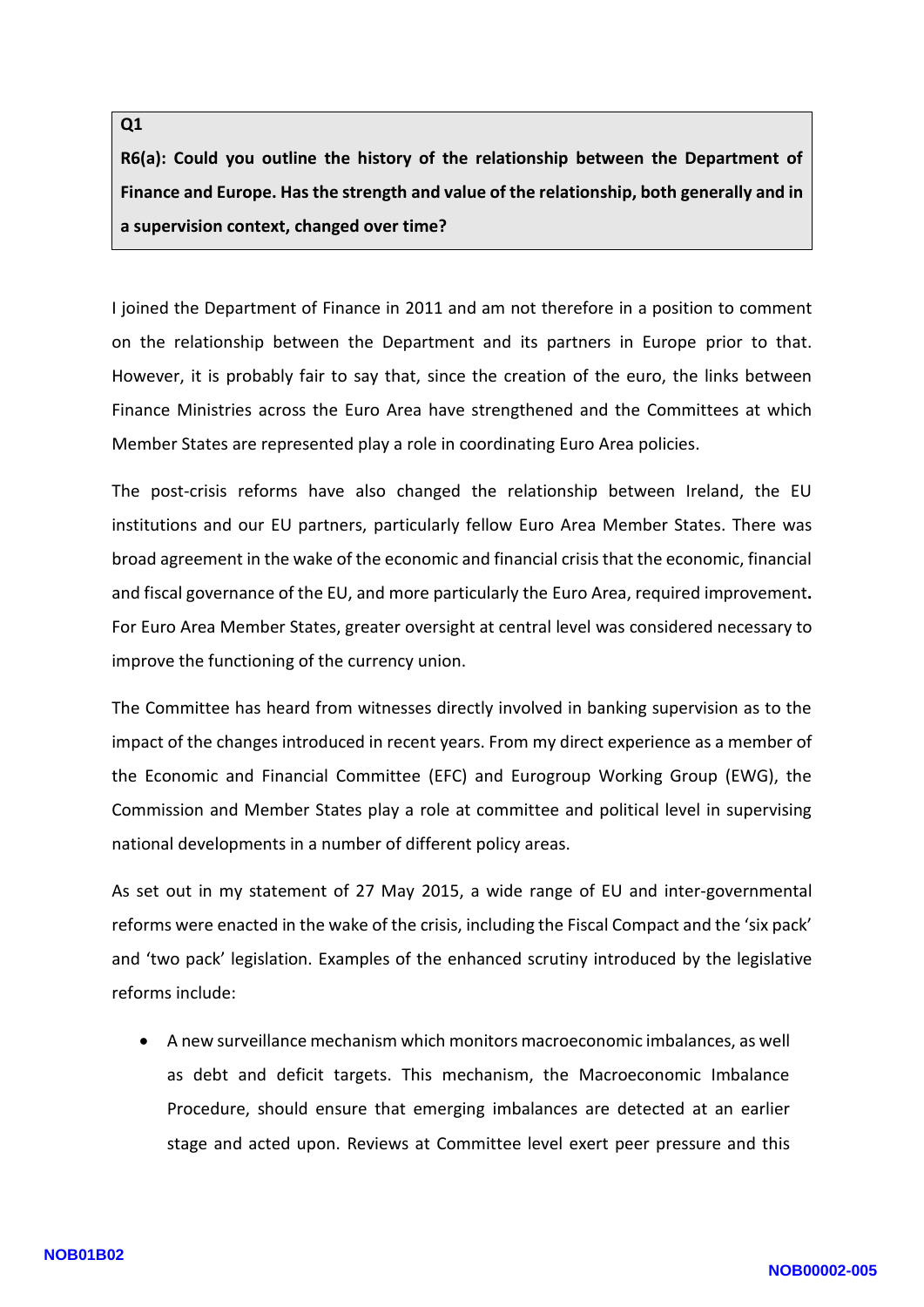should ensure that Member States who are found to be experiencing macroeconomic imbalances are challenged.

- The requirement under the 'two pack' legislation for Euro Area Member States to submit their budgetary plans to the European Commission each October, following which the Commission budgetary assessments are discussed by Finance Ministers at Eurogroup. This enhanced oversight ensures that each Euro Area country addresses the requirements of the Stability and Growth Pact in their national budgets.
- The European Semester framework ensures that Member States receive EU level economic and fiscal policy guidance in advance of finalising national budgets. This means that policy guidance, based on agreed priorities, should be reflected in national policy-making. Ireland received its second set of Country Specific Recommendations from the European Commission on 13<sup>th</sup> May 2015. The recommendations are formally adopted by Finance Ministers following a process of consultation.

#### **Q2**

**R6(a): In hindsight and on reflection would a stronger relationship with Europe have benefitted Ireland during the crisis or not?**

I was not in the Department prior to Ireland's entry into the EU -IMF Programme and am therefore not in a position to comment on the strength of the Department's relationship with Europe prior to the crisis. The fact that the Department, in 2011 , created a new unit to focus on alliance -building indicates a renewed commitment to building relationships within Europe, and with other international partners, as one part of the strategy to ensure a sustainable recovery on emerging from the EU -IMF Programme of Financial Assistance.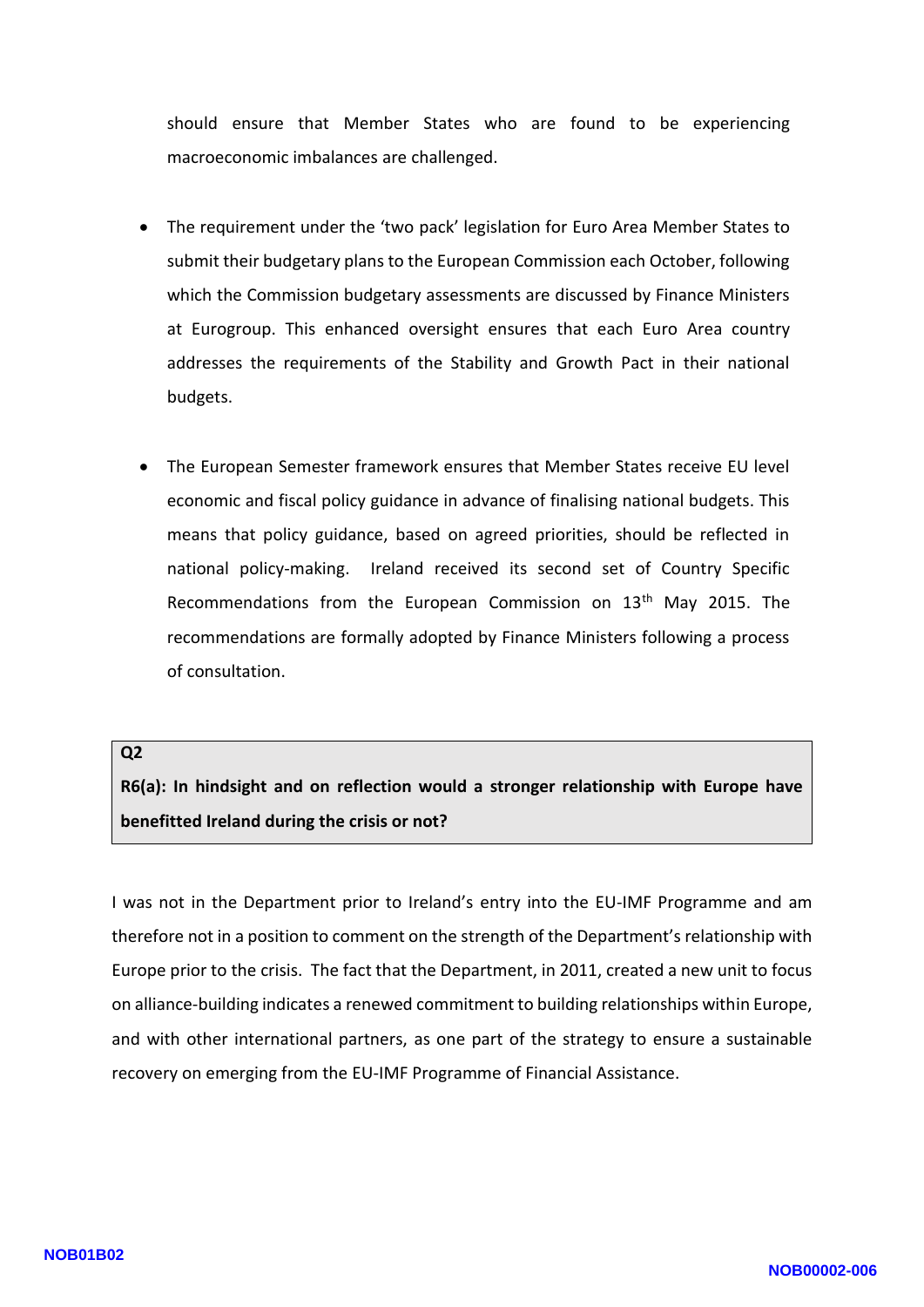Furthermore, the commitment by EU leaders to introduce a wide range of reforms to enhance horizontal scrutiny of Member State policies serves as a commentary on the original relationship framework for the EU and particularly Euro Area Member States.

#### **Q3**

**R6( b): Upon taking up your role in September 2011, what was your view of the relationship between the Government, the Department of Finance and the EU?**

When I commenced my role as Head of the International Relations Unit in 2011, it was evident to me that Ireland, both at political and official level, enjoyed close relationships with the EU institutions and Member States bilaterally. The progress made by Ireland in implementing reforms and agreeing the terms of the EU -IMF Programme was evident by that stage.

It was also clear that the relations between Member States were crucial to both the smooth functioning of the Euro Area and to ensuring that Ireland could maximise the benefits of both EU and Eurozone membership. It was therefore the objective of the Unit to forge closer diplomatic ties within the EU.

#### **Q4**

**R6(b): What EU Co -ordination Strategies are now in place compared to when you started in the Department of Finance ?**

A number of new arrangements have been put in place in the Department to ensure a coordinated Departmental response to EU policy -making:

• The inter-divisional EU Strategy Committee was established as a sub-committee of the Department's Executive Board in July 2013 to provide a forum for exchange of information on policies and developments and to develop high level strategies on EU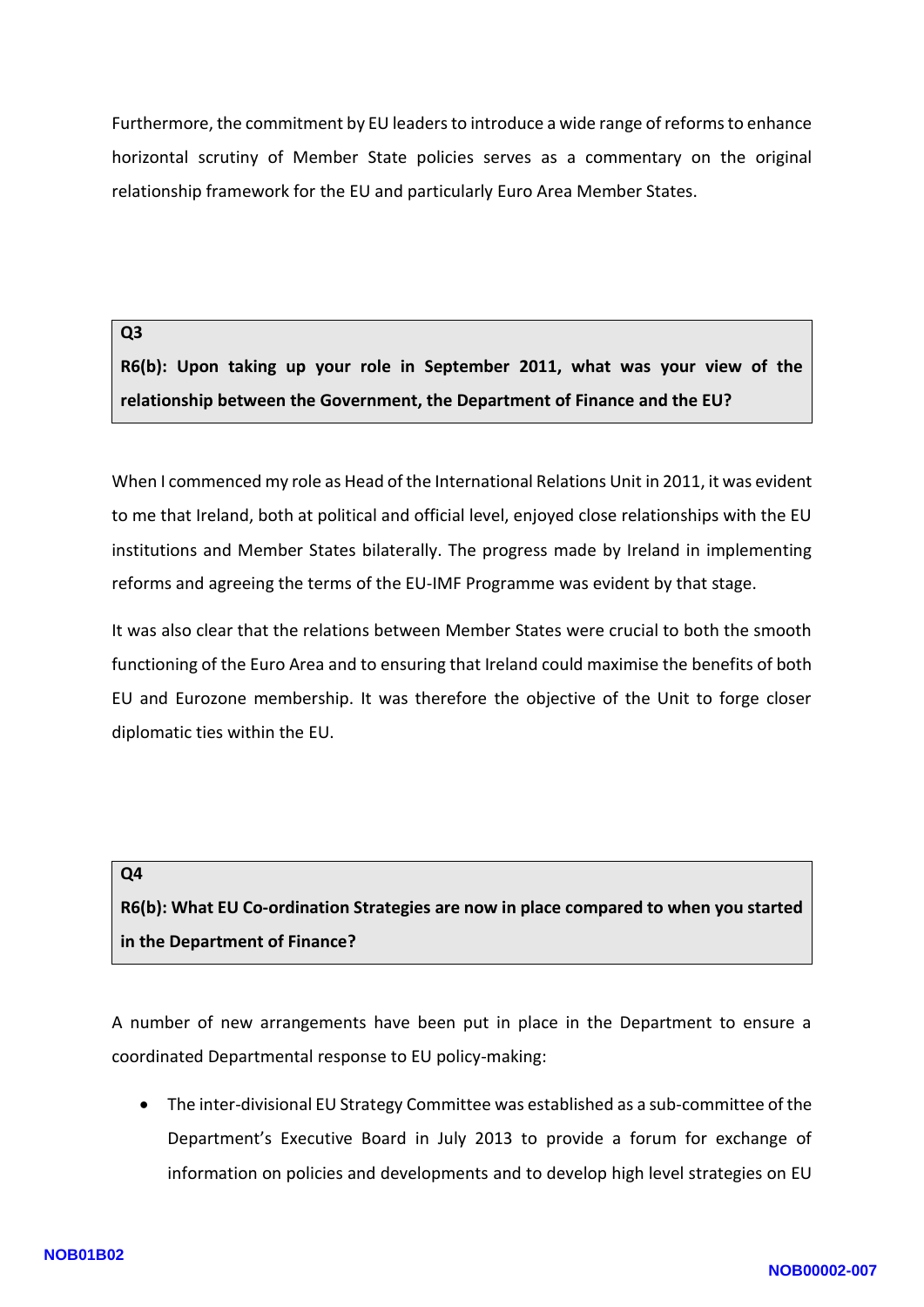engagement. Recent areas of focus include meetings with senior EU officials to discuss the direction of the EU and Euro Area and provision of training for officials in the EU decision making process and in developing negotiation skills.

- Oral debriefs by officials take place in advance of meetings of the EFC and EWG so that in addition to the written briefing provided, I am updated on the relevant nuances of the Department's position prior to participating in the Committee meeting s. On my return from the meetings, I provide an oral and written debrief to relevant policy sections. These meetings are a valuable means of ensuring that there is a robust flow of information between the International and EU Division and the policy divisions across the Department.
- A policy coherence function has been established within the International and EU Division. This ensures that all Ministerial briefing for meetings of the Ecofin Council and Eurogroup reflects horizontal priorities across the Department .
- An official from the International and EU Division participates in the fortnightly EU Senior Officials Group held in Department of the Taoiseach to discuss horizontal EU issues which affect a number of Government Departments. This is an important forum to ensure that Government Departments adopt a coordinated position on EU policy developments (note: this pre -dates my arrival but it is worth highlighting, as it is an important forum for exchange of information.)
- Briefing is provided by the International and EU Division in advance of the Ecofin Council each month to all European diplomatic missions based in Dublin , and to the Irish EU diplomatic missions abroad , via video link.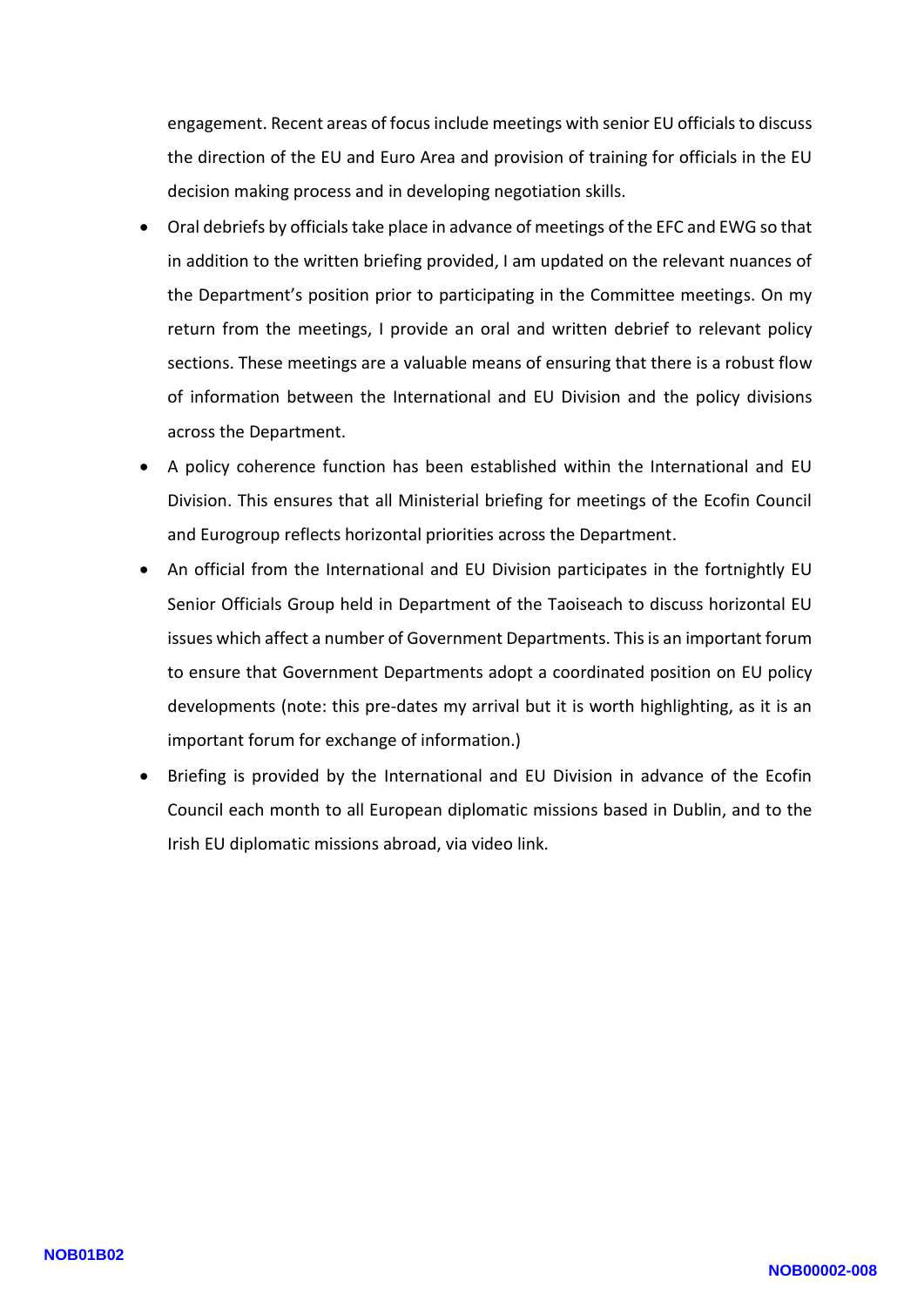**R6b: How , in your view , are the Department of Finance and the Irish Government viewed in Europe ?**

It has been my experience that Ireland is viewed as a reliable and active partner by our peers and the officials working in the EU Institutions. Despite Ireland being a relatively small Member State in terms of population size, we continue to ma ke a contribution to the development of EU policies. A number of specific examples indicate the positive light in which Ireland is viewed:

- By June 2012, Ireland's reputation had been boosted to the extent that the Minister for Finance was invited to present to his peers at Ecofin on Ireland's programme implementation to date and the elements which contributed to its successful track record.
- Ireland's Presidency of the EU from July to December 2013 was seen as very successful. The Government and officials worked effectively to facilitate the delivery of crucial reforms, including major components of Banking Union and the new economic governance regime.
- Further evidence of our successful outreach was the investment by the German development bank, KfW, in the Strategic Banking Corporation of Ireland, established to provide funding to Irish SMEs. The German Finance Minister and the President of the European Investment Bank both visited Dublin last year to formally launch the Corporation .
- Following Ireland's Presidency of the EU, Irish officials were placed in a number of key strategic positions within the European Commission under the Seconded National expert programme.

**Q5**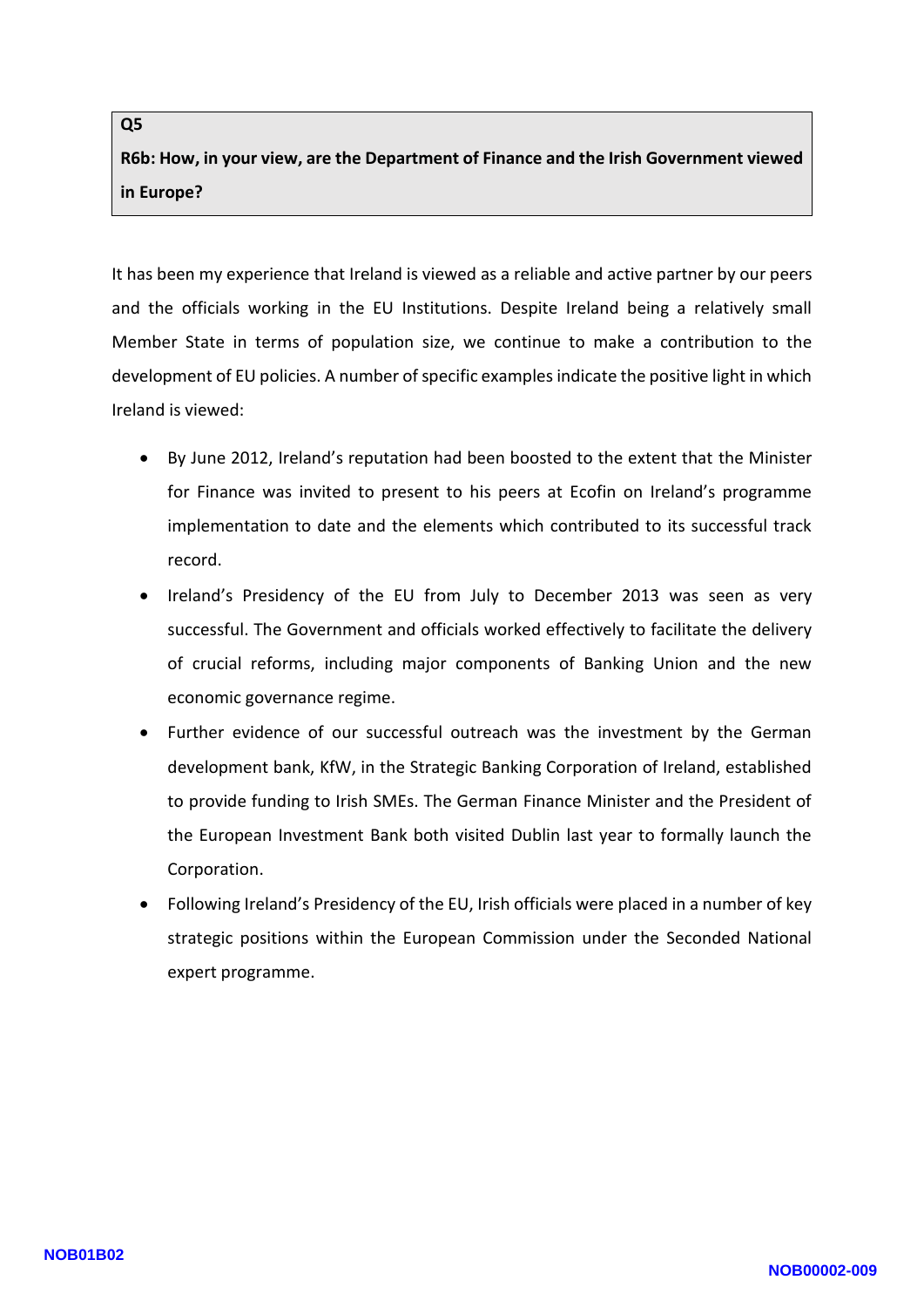#### **Q6**

**R6(b): You act as Ireland's delegate to both the Economic and Financial Committee and the Eurogroup Working Group. What do you do as a delegate and what responsibilities do you have?**

The Economic and Financial Committee (EFC) was established under the Treaties . The Committee prepares the discussion by Ministers at Ecofin and draft s recommendations and decisions required as part of the multilateral surveillance cycle and excessive deficit procedure. As part of its role, the EFC prepares Ministerial discussion on economic developments, financial market matters, relations with third countries and international institutions. While the EFC prepares the discussion at ECOFIN, and will provisionall y agree draft decisions, opinions and conclusions for adoption by Ministers, these are subsequently processed by the Committee of Permanent Representatives (COREPER) and all final decisions are reached by Ministers at Council.

The EFC agenda encompasses a wide range of issues for discussion and as Ireland's delegate, I represent Ireland's position on each item, based on the position of the relevant division in the Department . The Committee meets monthly , or more regularly in the event of special circumstances.

The Committee also meets in a Euro Area configuration, the so called Eurogroup Working Group (EWG), in which only the Euro Area Member States, the Commission and the European Central Bank are represented. As Ireland's delegate to the EWG, I represent the Department's position on the issues under discussion which relat e to matters specific to Euro Area Member States alone. The EWG serves to prepare Ministerial discussion at Eurogroup and, as is the case for the EFC, all political decisions are referred to Eurogroup.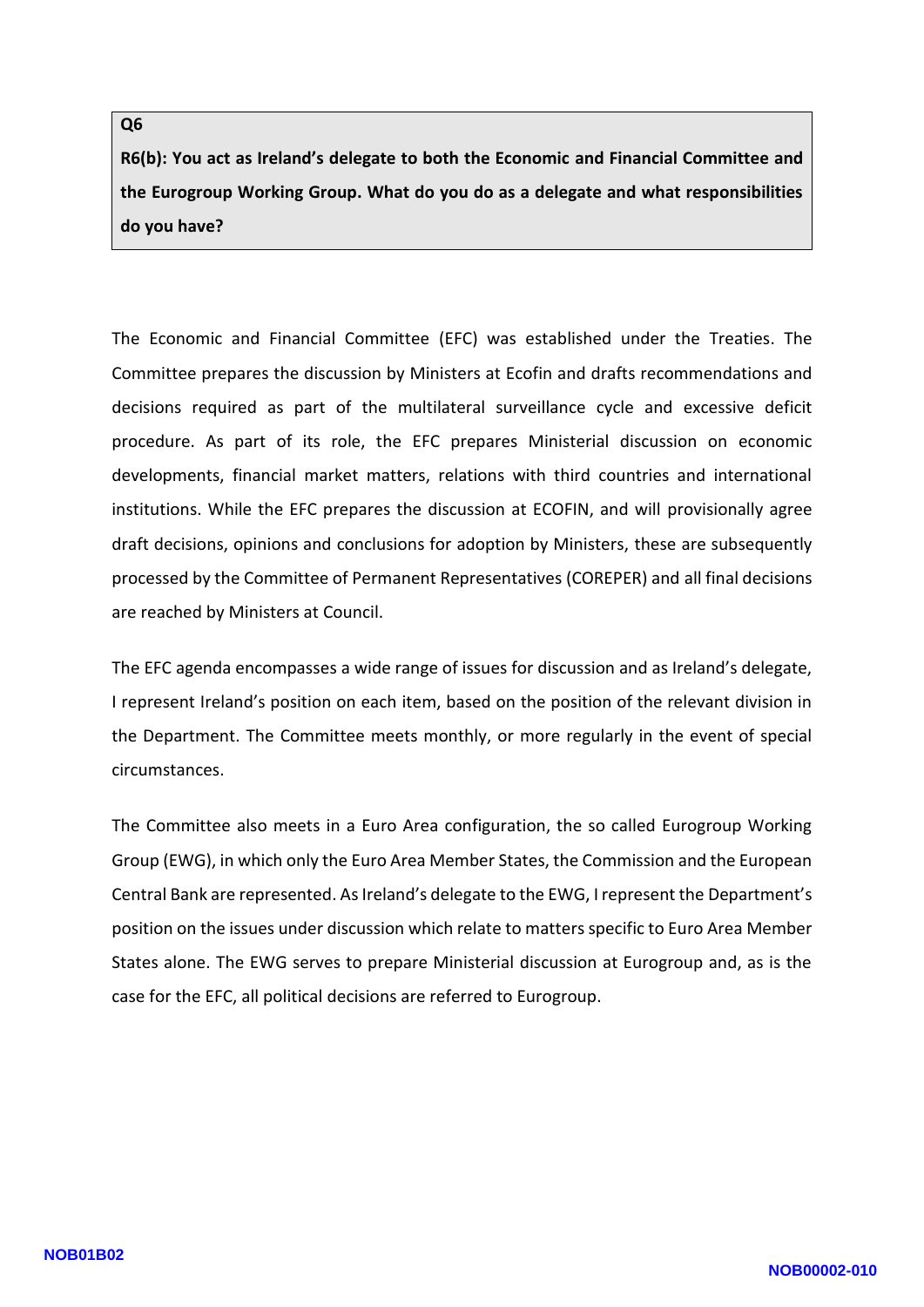## **Q7 R6(b): What is your role on the European Financial Stability Fund (EFSF)? What type of decisions do you take?**

The EFSF Board of Directors comprises of 17 members, one for each of its Shareholders (i.e. the then euro area Member States at the time it was established June 2010). Each EFSF Shareholder proposes for nomination to the Board of Directors of EFSF its representative in the Eurogroup Working Group. Accordingly, as Ireland's EWG member, I have been appointed as Ireland's EFSF Director. The Commission and ECB are each entitled to appoint an observer who may take part in the meetings of the Board of Directors and may present observations, without however having the power to vote.The Board of Directors is vested with the requisite powers to perform all acts of administration and disposition in the Company's interests. The Board of Directors ensures that the EFSF is run in accordance with its Framework Agreement. The Board of Directors is authorised to transfer, assign and dispose of the assets of the Company in such manner as the Board deems appropriate.

The Directors are appointed by the general meeting of shareholders for a period not exceeding six years and are eligible for reappointment. They may be removed at any time by a resolution of the general meeting of shareholders.

The EFSF's Board of Directors normally meets between 6 and 8 times each year in a mix of face-to-face and teleconference meetings. These meetings usually take place at the same time as meetings of the EWG. It has been my experience that decisions of the EFSF Board of Directors reflect the political discussions which take place at Eurogroup.

#### **NOB01B02**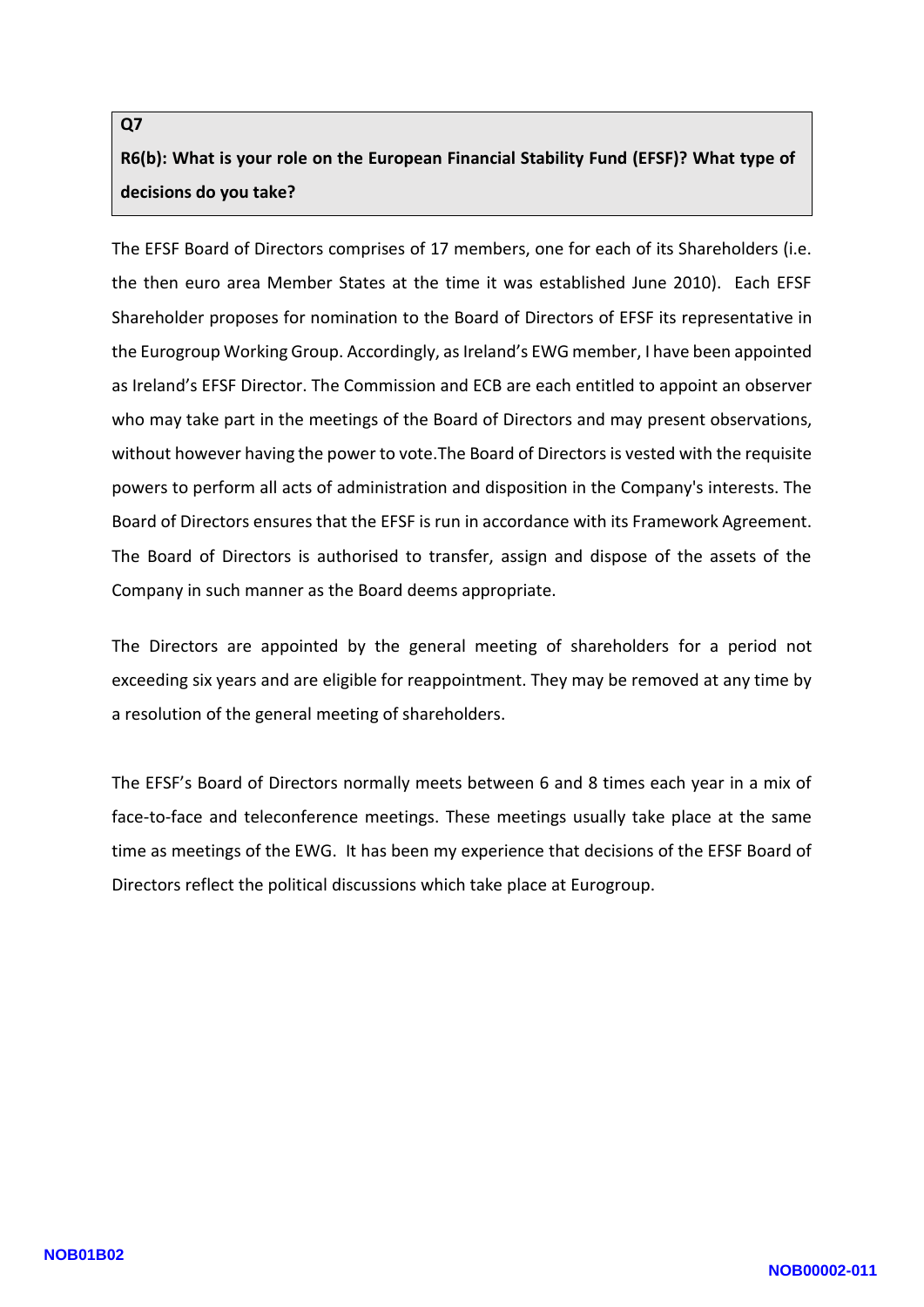#### **Q8**

**R7(b): In creating your role do you know what specific needs the Department of Finance had? What improvements have been made to the Department of Finance as a result of the development of the International Relations Unit and subsequently the creation of the EU Co -ordination Unit?**

The International Relations unit was created to strengthen the Department's EU and international outreach following on from Ireland's entry into the EU/IMF Programme. Diplomatic staff from the Department of Foreign Affairs and Trade are seconded to manage this Unit, working closely with officials across the Department. The Unit initially formed part of the Banking and Economic Division until the Department was re -structured in 2012, based on key policy divisions – EU and International, Financial Services, Fiscal Policy and Economics, supported by a Corporate Office and Finance Office. The Unit then became part of the new International and EU Division. The establishment of a separate International and EU Division to manage Departmental engagement with EU institutions and partners is in line with the recommendation of the Wright Report that there should be a dedicated focus within the Department on interaction with the EU and other international institutions.

The International Relations Unit plays a strong role in maintaining dialogue with European and international counterparts. This allows for a greater external appreciation of Ireland's situation and the progress which has been made in restoring the public finances. The Unit has put in place a structured programme of inward and outward visits with the objective of deepening alliances in order to advance our national interests.

The EU Co -ordination Unit has been in existence for a number of years but now forms part of the International and EU Division, following the re -organisation of the Department. The EU Co -ordination Unit plays an important cross -divisional role in managing the Department's engagement at Eurogroup, ECOFIN and at Committee s (EFC, EWG and Economic Policy Committee) . The Unit compiles briefing for use by the Minister and senior officials for their participation at EU fora, Oireachtas Committee and at Council (both Council of Ministers and the European Council). In addition to the services provided to the Minister for Finance and the Minister of State at the Department of Finance, the Division also regularly provides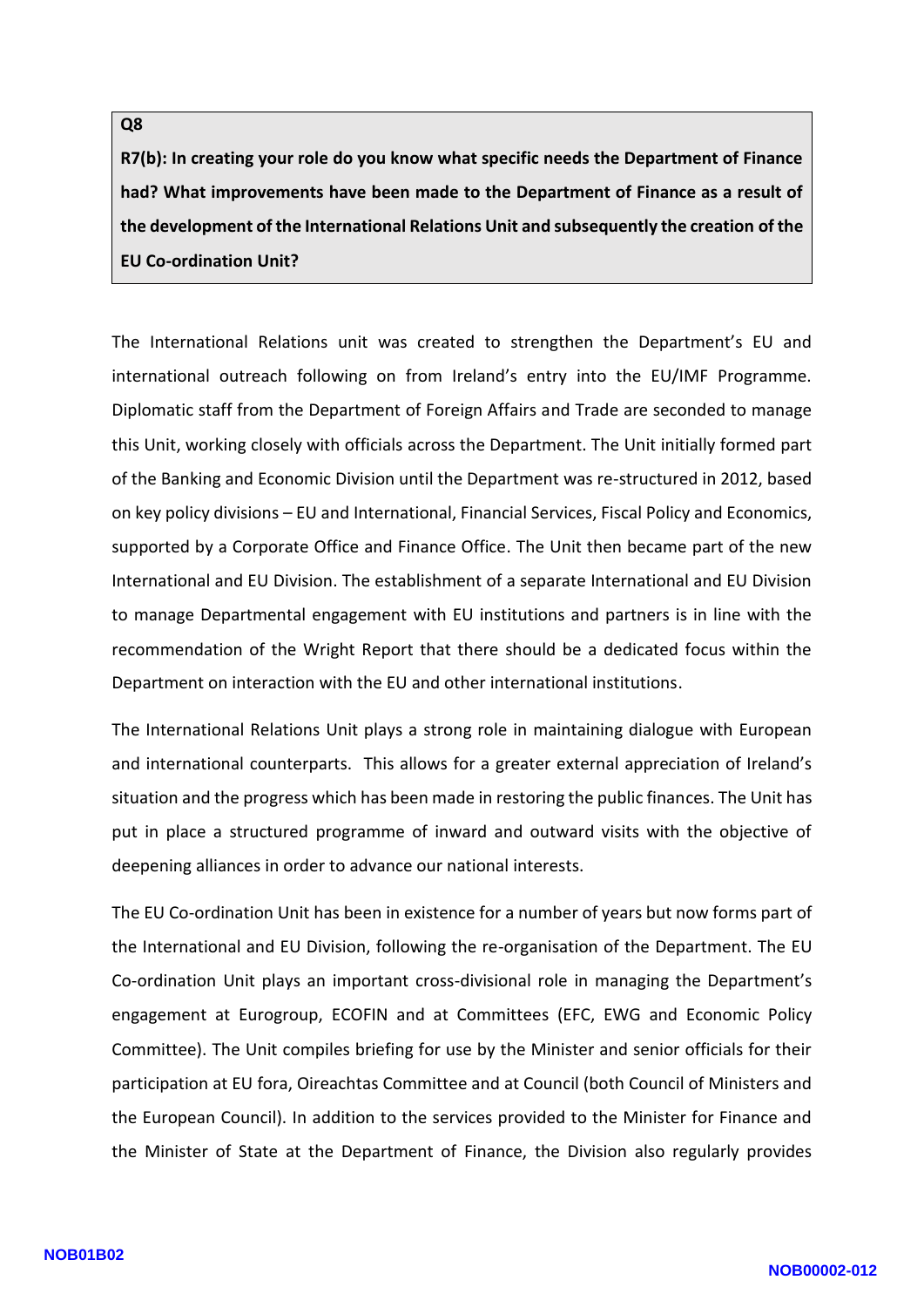support and briefings to the President, Taoiseach, Tánaiste, Minister of State for European Affairs, and Members of the Oireachtas on finance issues for bilateral engagements abroad. As a result, the Unit is the key point of contact on EU issues.

In advancing the EU policy agenda, the EU Co -ordination Unit works closely with other areas in the Department and the Permanent Representation in Brussels. The Unit also has strong links with many other Government Departments , in particular with the Department of the Taoiseach, and with the institutions involved in the development of EU policy, including the EU Commission, Council Secretariat and the European Parliament.

#### **Q9**

**R7(b): What was your brief, mandate and role profile when you commenced both your International Relations Unit position and subsequently? How has this changed and if so, how?**

As the Head of the newly created International Relations Unit, my role was to embed the Unit as a central part of the Department's strategy for enhanced EU and international engagement.

During my tenure as Head of the Unit, the primary objective was to enhance the Department's international relations, including by fostering closer ties with EU Member States and thereby advancing our interests at EU level. This entailed a programme of outward and inward visits, both within the EU and also to major trading partners. Importantly, the Unit acts as a liaison between the Department and the Department of Foreign Affairs and Trade, particularly the Embassy network, and between the Department and Embassies resident in Dublin.

As part of my role, I also coordinated the Department's participation in the development at EU level of the Treaty on Stability, Coordination and Governance, a core component of which is the Fiscal Compact. Aligned to this part of my role, I was also involved in developing the Department's response to the proposals for further integration of the Economic and Monetary Union.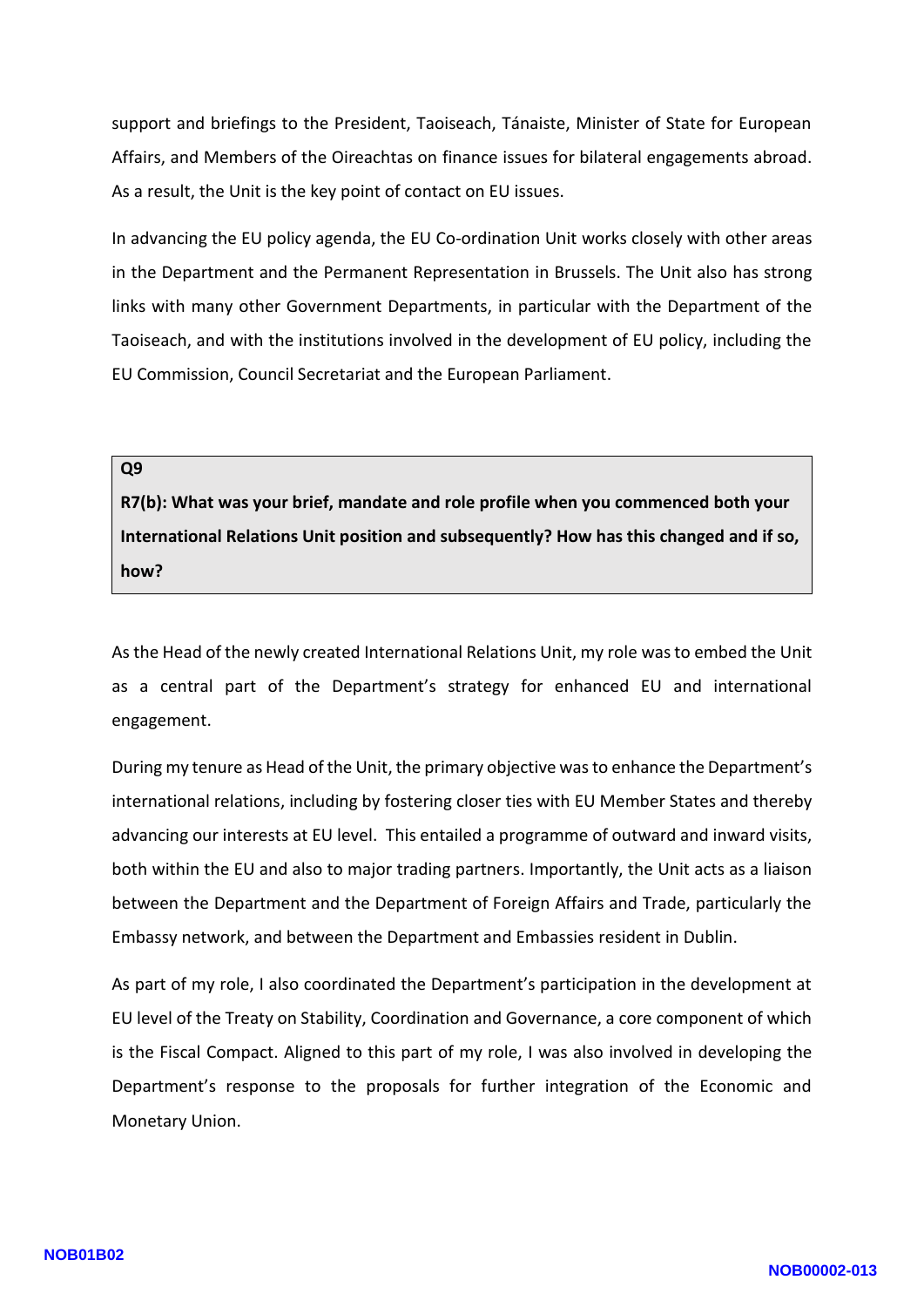Following Ireland's successful Programme exit in December 2013, the primary role of the International Relations Unit is to further develop the Department's strategy on international and EU alliances as a basis for good national outcomes in negotiations and international / EU engagements. This outreach includes the recent development and implementation of a new strategy of international engagement for senior officials focusing on Paris, Berlin and the EU Presidencies (Latvia, Luxembourg) while also further developing the annual consultations with the British Treasury (with the last session taking place in December 2014).

Since my appointment as Assistant Secretary with responsibility for the International and EU Division in June 2014, my role has of course changed significantly and I am now a member of the Department's Executive Board. A new Head of Unit has been appointed from the Department of Foreign Affairs and Trade to the International Relations Unit. As Assistant Secretary, my primary functions are responsibility for EU/Euro Area strategy formulation and cross -Departmental co -ordination; Ecofin, Eurogroup and EU budgetary matters; c o ordination of EU-related briefing; and Post EU-IMF Programme surveillance and funding. Since my appointment as Assistant Secretary, I also serve as Ireland's member of the Eurogroup Working Group and the Economic and Financial Committee and as Ireland's Director on the board of both the European Stability Mechanism (ESM) and European Financial Stability Fund (EFSF).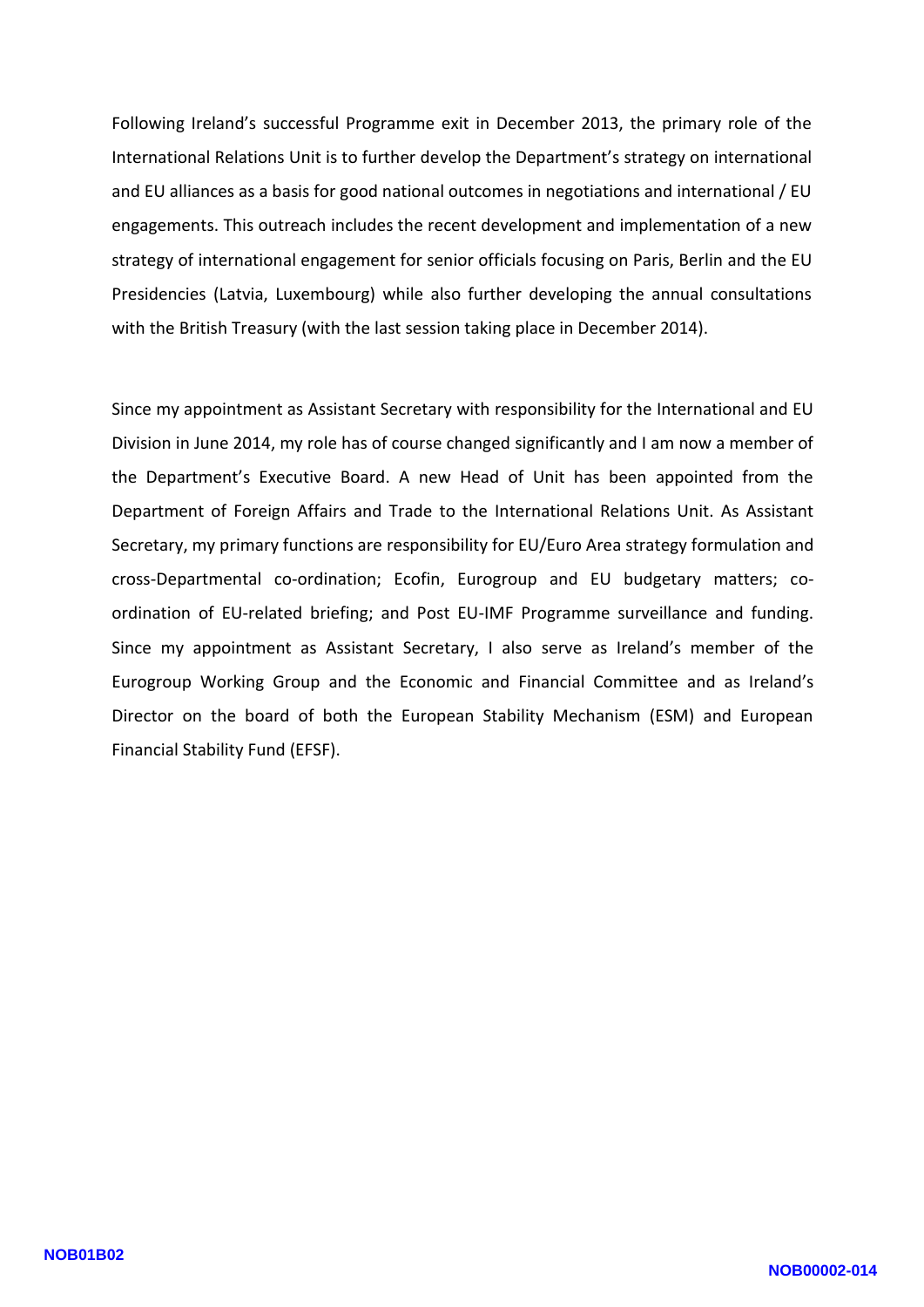## **Q10 R7(b): What did you intend to achieve when you took up that role and what would you say that you actually achieved to date?**

The primary role of the International Relations Unit was to deepen the Department's alliances with EU and international partners, initially in the context of the EU -IMF Programme and subsequently in the changed landscape when Ireland emerged from the EU/IMF Programme.

As indicated in my reply to Question 9 above, a significant programme of Ministerial and Senior Official visits is ongoing.

By embedding a unit staffed by officials from the Department of Foreign Affairs and Trade within the Department, diplomatic expertise has become part of the toolkit used in addressing issues of concern and in reacting to policy developments at EU level. The Unit is now a core part of the Department and the staff engage on a daily basis with officials from all Divisions and the Minister's office. Alliance building is an ongoing process but the close alliances which have been fostered in recent years are evident in the positive interaction between Ireland and EU/international partners.

The successful establishment of the International Relations Unit so that it is now a key part of the Department's international strategy was the key objective of my tenure as Head of that Unit. Close ties with our EU partners are also evidenced by a number of official exchanges which have taken place recently. An official from the German Ministry for Finance joined the Department in September 2012 for a period of 12 months, to include the Irish Presidency. In exchange, an official from the Department worked for a year in the EU Division of the German Finance Ministry. During the Irish Presidency of the EU, an official from the Finance Ministry in Vilnius joined the Department and a Department official worked in the Lithuanian and Greek Finance Ministries for the duration of their EU Presidencies

Since assuming responsibility for the International and EU Division, I have introduced a number of the coordination strategies set out in my response to Question 4. In my current role, as lead EU advisor to the Minister and manager of the International and EU Division, I have implemented changes to ensure that the Division and the wider Department is well equipped to respond to developments and EU level. These include oral debriefs to officials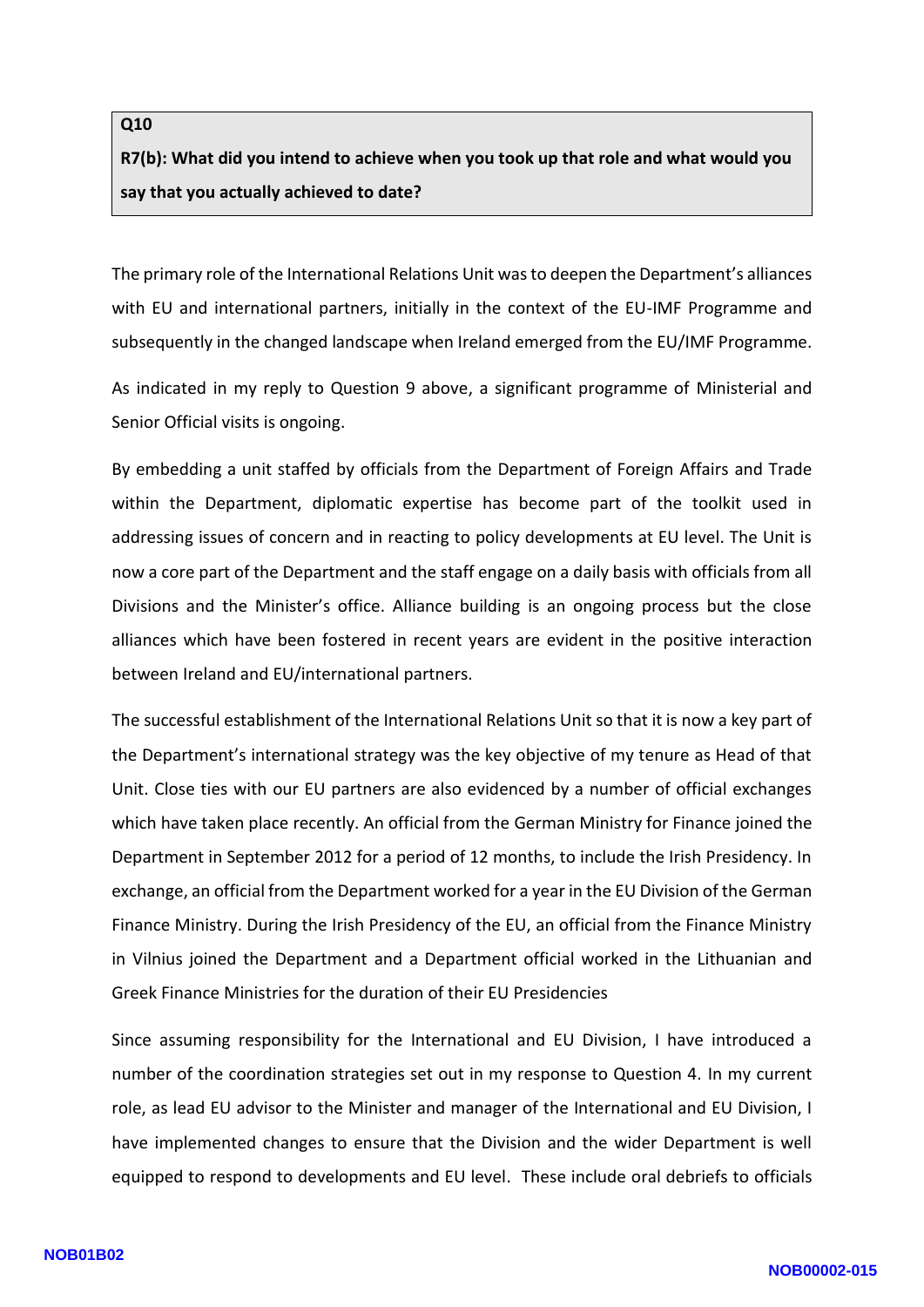after EFC and EWG so as to ensure a robust flow of information between the International and EU Division and policy sections across the Department and the establishment of an EU policy coherence function within the International and EU Division.

**Q11**

**R7(b): In your Statement, you say in relation to 'better economic governance of the Euro Area' that your Division 'leads the Department's response to developments in this area'.** 

**How do you, or the Department, conduct analyses to determine what is 'better' economic governance?**

**In light of the financial crisis that Ireland has suffered could it be said that the Department of Finance did not manage good economic governance in the lead up to the crisis?**

**What is your division doing now, if anything, that is different to ensure better economic governance?**

My written statement refers to the ongoing process of reflection at EU level on the future of the Economic and Monetary Union (EMU) to determine what reforms are required for the smooth and effective functioning of the currency area.

Upon the new European Commission taking office in 2014, President Juncker set out in his work programme the early objective of achieving a 'deeper and fairer' EMU. In February 2015, President Juncker circulated a note on the next steps for better economic governance of the Euro Area. Member States submitted a written response to the note, which formed the basis for discussions at subsequent meetings of senior Member State officials. The resulting report*, 'Completing Europe's Economic and Monetary Union'* (also known as the Five President's Report) was published by the Presidents of the Euro Summit, ECB, Eurogroup, European Parliament and Commission on 22 June.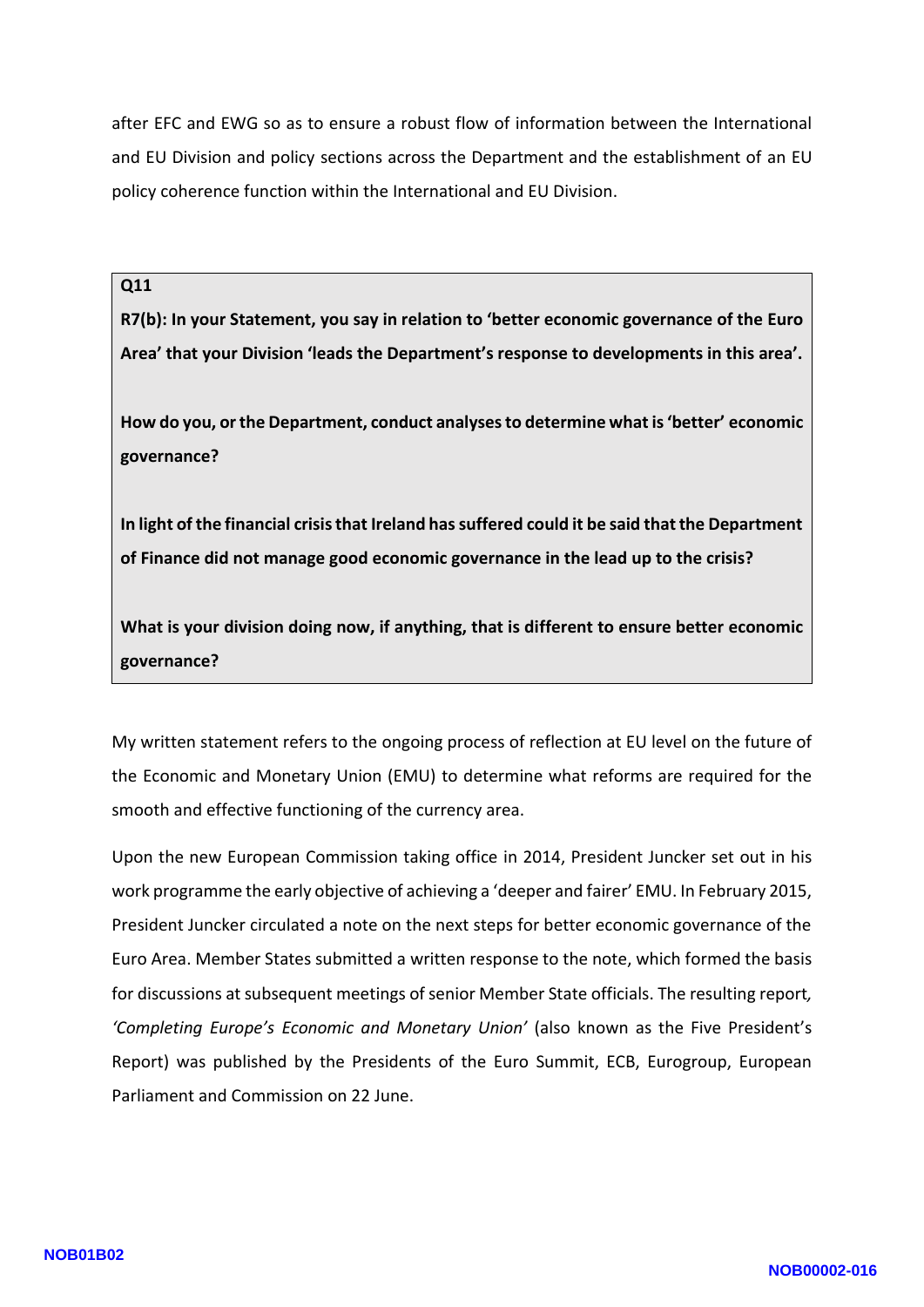The report sets out a vision for a "deep, fair and genuine" EMU, which it envisages would be achieved by 2025, in two stages and based on four Unions: economic, financial, fiscal and political. A first stage, starting immediately and lasting two years, would focus on making best use of existing Treaties and would address the following issues: boosting competitiveness and structural convergence, completing the Banking Union, maintaining responsible fiscal policies (including by the establishment of a European Fiscal Advisory Board) and enhancing democratic responsibility. A second stage, beginning in 2017, would involve measures of a more far -reaching nature, such as binding benchmarks for convergence and a Euro Area fiscal stabilisation function.

The report was presented under the personal authority of the Five Presidents and as such was noted by EU leaders at the June European Council and referred back to the Council for 'rapid' examination. Ecofin and Eurogroup will play a key part in this examination by the Council of Ministers of the proposals outlined in the report . The EFC may also be involved in preparing the Ecofin discussion of the Report.

The EU Division leads the coordination of the Department's engagement in this process but the Department's policy advice to the Minister is developed following inter -divisional and cross -Governmental collaboration. This issue is managed centrally by the Department of the Taoiseach.

The reference in my written statement to 'Better economic governance at EU level' is not directly related to the Department's management of economic governance but rather to the current examination at EU level as to whether the rules themselves, which Ireland as a member of the EMU is required to respect, are adequate. The issue which the ongoing process of reform, of which the latest Report forms part, seeks to address is whether the rules-based architecture of the Euro Area is effective to avoid future crises. The International and EU Division manages the Department's engagement in the deliberative process to develop the next stages of Euro Area reform but the relevant policy divisions (such as Budget, Financial Services and Economics) manage the Department's analysis and implementation of the proposals.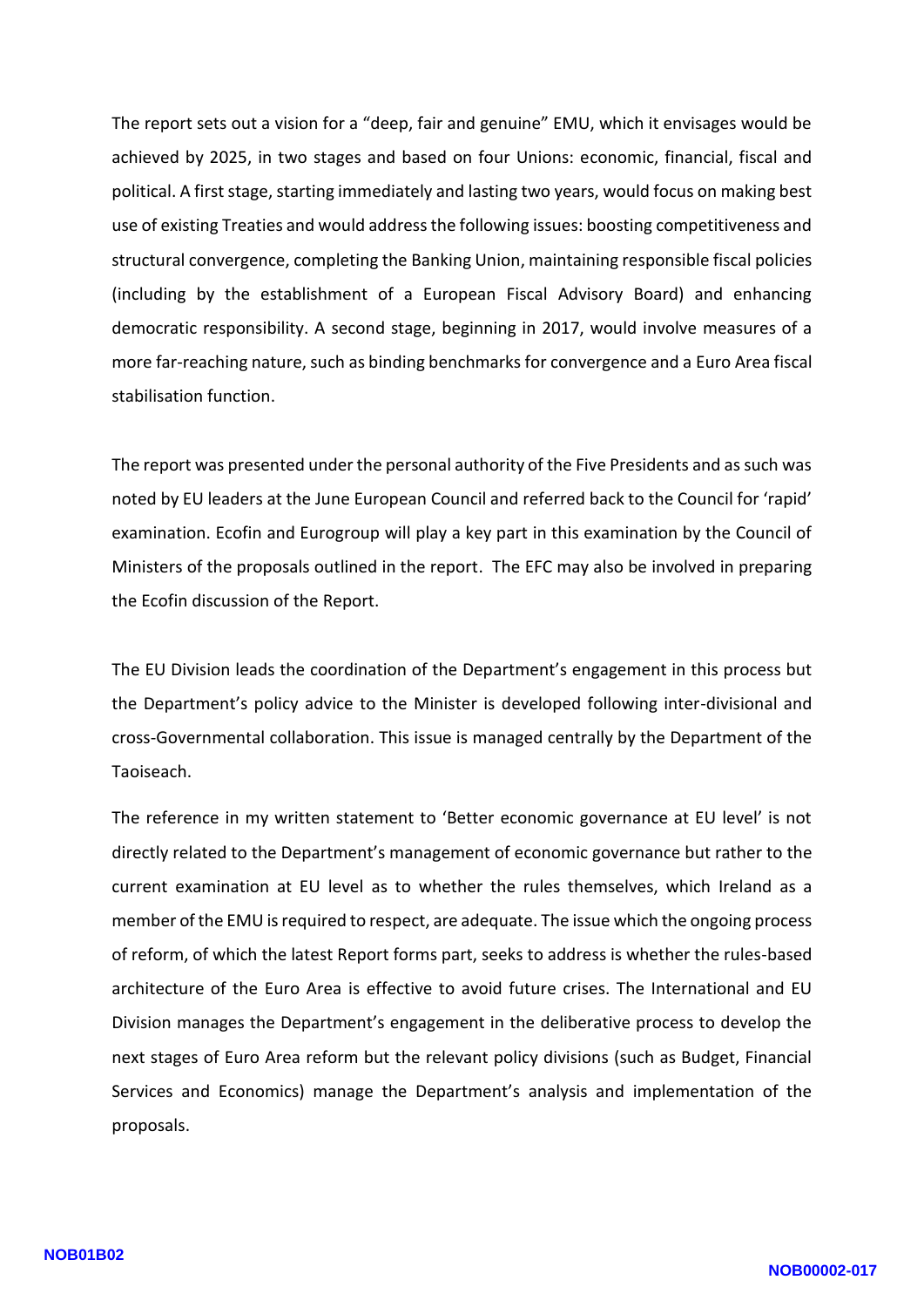### **Q1 2 R7(b): What, if any, further developments are still required to ensure that we have an optimum relationship with Europe in the event that we face any further challenges?**

In our relationship with international stakeholders, it is important that Ireland does not become complacent and that we continue to build on achievements, not least our successful 'clean' Programme exit and the Presidency of the European Council in 2013. Government was mindful that the goodwill generated by Ireland among our EU partners following the delivery of key legislative reforms during the Presidency would be maintained. This included the establishment of an Inter-departmental Committee on supporting the placement of staff in International and EU Institutions, on which I serve, and the creation of a fund at central level to support the secondment of national experts to positions of strategic importance. The placement of staff in key positions in the EU institutions should continue to assist Ireland in engaging effectively on all major initiatives and policy proposals going forward.

It is important for Ireland to work with its partners in participating in and responding to the reformed post -crisis surveillance and supervision regime, in both its preventative and corrective arms, as coordinated action is our best defence against a crisis of similar magnitude emerging again.

The Department's ongoing alliance building and the new structures to ensure a coherent approach to development of high level EU strategy will continue to provide Ireland with a strong and persuasive voice both within the EU and internationally.